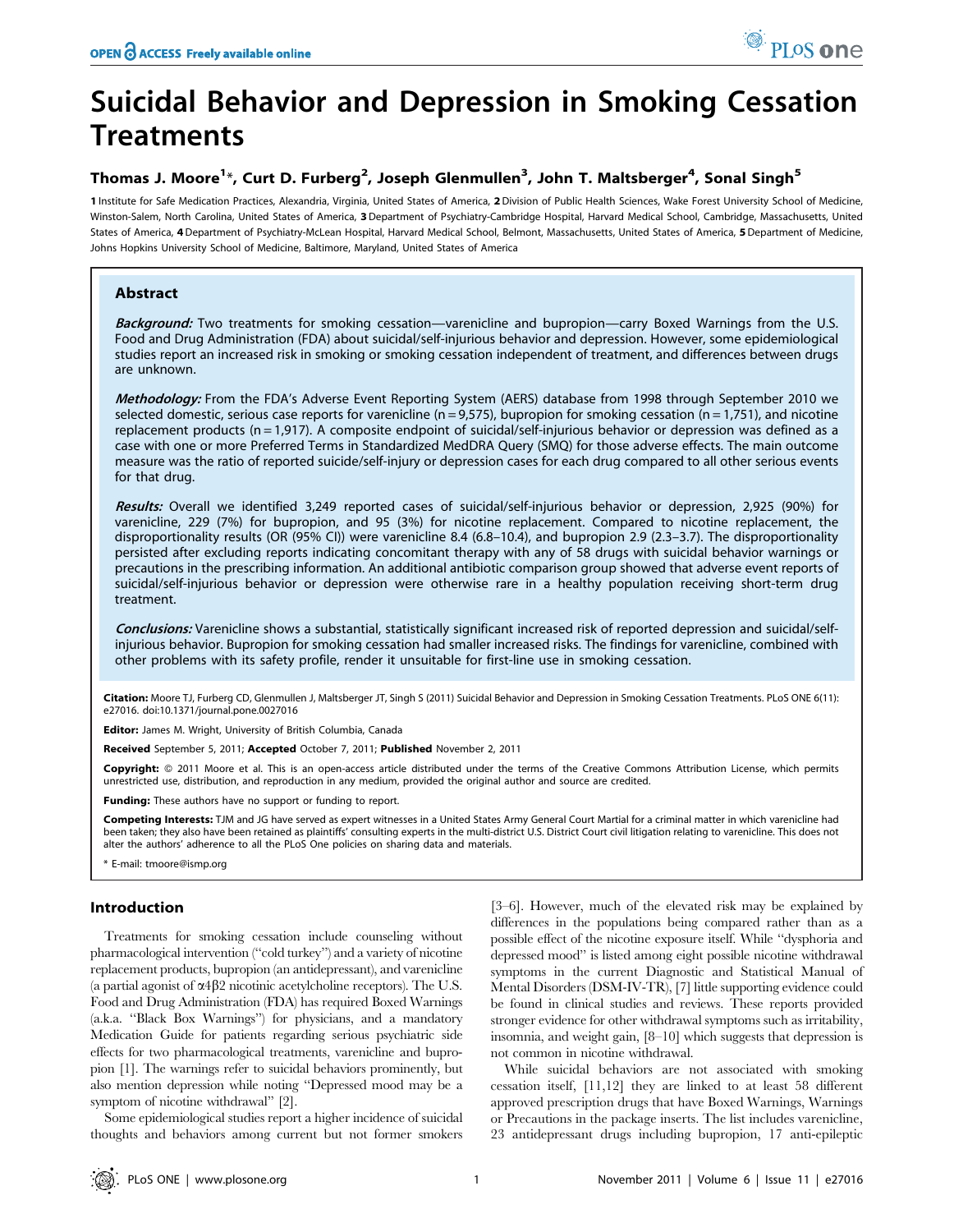drugs, and treatments for asthma, viral illness, malaria prevention and acne. Inspection of the warnings for the various compounds reveals that suicidal events were rare in clinical trials. Class warnings for anti-epileptic and antidepressant drugs were based on FDA meta-analyses of numerous clinical trials and were extended to drugs with similar indications or mechanisms of action [13,14]. Most other warnings were based on adverse event reports.

Tobacco use is responsible for 1 in 5 deaths in the United States each year [15] and adds \$193 billion to health care costs. It is among the most treatment-resistant forms of drug dependency, with 36% of the nation's smokers attempting to quit each year but only 3% succeeding for six months or more [16].

In this study we examine the comparative neuropsychiatric safety profiles of varenicline, bupropion and nicotine replacement products with regard to suicidal/self-injurious behavior and depression as reflected in adverse drug event data.

## Methods

#### Source Data

Case reports for this study were extracted from a database of all adverse drug event reports received by the FDA since 1998 into its Adverse Event Reporting System (AERS), and released for research use [17]. The case reports are familiar to medical professionals as ''MedWatch'' reports, the name that appears on the FDA direct reporting form. The reports are either submitted by drug manufacturers, who must forward information about any serious adverse event of which they are informed, or sent directly to the FDA by health professionals or consumers.

As in clinical studies, the event narratives are represented by one or more Preferred Terms drawn from the Medical Dictionary for Regulatory Affairs (MedDRA) [18]. We selected United States case reports coded with a serious health outcome, defined by FDA regulation as death, disability, congenital defect, initial or prolonged hospitalization, a life-threatening event, an event requiring intervention to prevent harm, or other serious outcome [19]. We included Expedited reports from manufacturers but excluded Periodic reports with ambiguous coding of the health outcome "other," which could mean either ''other serious'' or ''other than serious.'' We excluded cases arising from clinical studies and foreign reports, and we also excluded reports explicitly associated with legal claims because of the likelihood that they duplicated cases submitted by others. When one or more follow up reports existed for the same case, the most recent revision was selected. When a report listed multiple health outcomes, the most severe outcome was listed in this priority: death, disability, and other serious events. Report sources were recoded into two categories, health professionals and consumers. The health professional category included physicians, pharmacists, the medical literature, and unspecified ''other'' health professionals. If both health professionals and consumers were listed as identifiable report sources, the cases were coded as health professionals. Drug names were standardized based on the National Library of Medicine RxNorm [20] ingredient names, and do not distinguish between salts, esters, dosage forms or routes of administration.

### Study Drugs

We selected case reports from 1998 through September 2010 for varenicline (Chantix, Champix), bupropion for smoking cessation (Zyban, or bupropion explicitly indicated for smoking cessation in the adverse event reports). As comparison groups we selected case reports for all nicotine replacement products regardless of route of administration, and the combined case reports for three frequently dispensed antibiotics, amoxicillin, amoxicillin-clavulanate, and azithromycin. Nicotine replacement,

typically available without prescription, was selected as a representative comparison group for the patient population trying to stop smoking using drug therapy. To assess the underlying risks that might be attributed to the smoking cessation population independent of study drugs, the antibiotic comparison group was selected to capture reported event rates in a generally healthy population not seeking to stop smoking, in short-term drug treatment, and without a uniformly confounding chronic disease.

#### Case Selection

To identify cases of suicidal/self-injurious behavior we utilized the Standardized MedDRA Query (SMQ), narrow scope, for Suicide/self-injury to select cases that included any of 11 specified medical terms. To identify depression cases we matched any of the 22 terms in the narrow scope SMQ for Depression (excluding suicide and self-injury). SMQs were developed and tested by the pharmaceutical industry to identify possible cases of various types of adverse reactions. Both MedDRA itself and the SMQs are revised twice a year. This study relies on MedDRA version 13.1 [21]. We also selected the MedDRA Preferred Terms Headache, Pain or both as an outcome because these are widespread general ailments not associated with any of the study drugs. These terms provided an additional comparison across drugs because we assumed, a priori, that these effects should be similar in a similar patient population.

#### Concomitant Therapy

Because the case reports frequently indicated that more than one drug was being taken at the time of the reported event, we sought to analyze the influence of concomitant therapy. From product labeling we identified 58 drugs with a Boxed Warning, Warning or Precaution about suicidal behaviors, including varenicline and bupropion (Appendix S1). The texts of the warnings varied widely. The concomitant therapy variable permitted us to identify and exclude case reports indicating the patient had taken other drugs with some form of precaution or warning about suicidal/self-injurious behavior.

## Statistical Analysis

The primary endpoint for this study was every case indicating either suicidal/self-injurious behavior or depression. Because one case report might contain MedDRA terms for both SMQs, a composite endpoint was calculated to eliminate double counting. To compare event rates we created  $2\times 2$  tables for each drug and comparator with the endpoint events and all other events for that drug in each column. We used Fisher's exact test to calculate the odds ratio (OR), 95% confidence interval, and test the null hypothesis that the rates did not differ between drugs. To test for the independence of the three smoking cessation drugs and reports of headache/pain we utilized the Yates  $\chi^2$  test.

Results for depression and suicidal/self-injurious behavior were also analyzed separately. The results were also analyzed after excluding cases indicating concomitant use of any of the 58 drugs with warnings or precautions about suicidal or self-injurious behavior.

The master database of all adverse event reports submitted to the FDA was maintained on a MySQL open source database (http://www.mysql.com/) and analyzed with the R Package for Statistical Computing (http://www.r-project.org/).

## Results

#### Patient and Event Characteristics

We identified 17,290 case reports meeting the study criteria for all types of serious adverse events, including 13,243 cases in the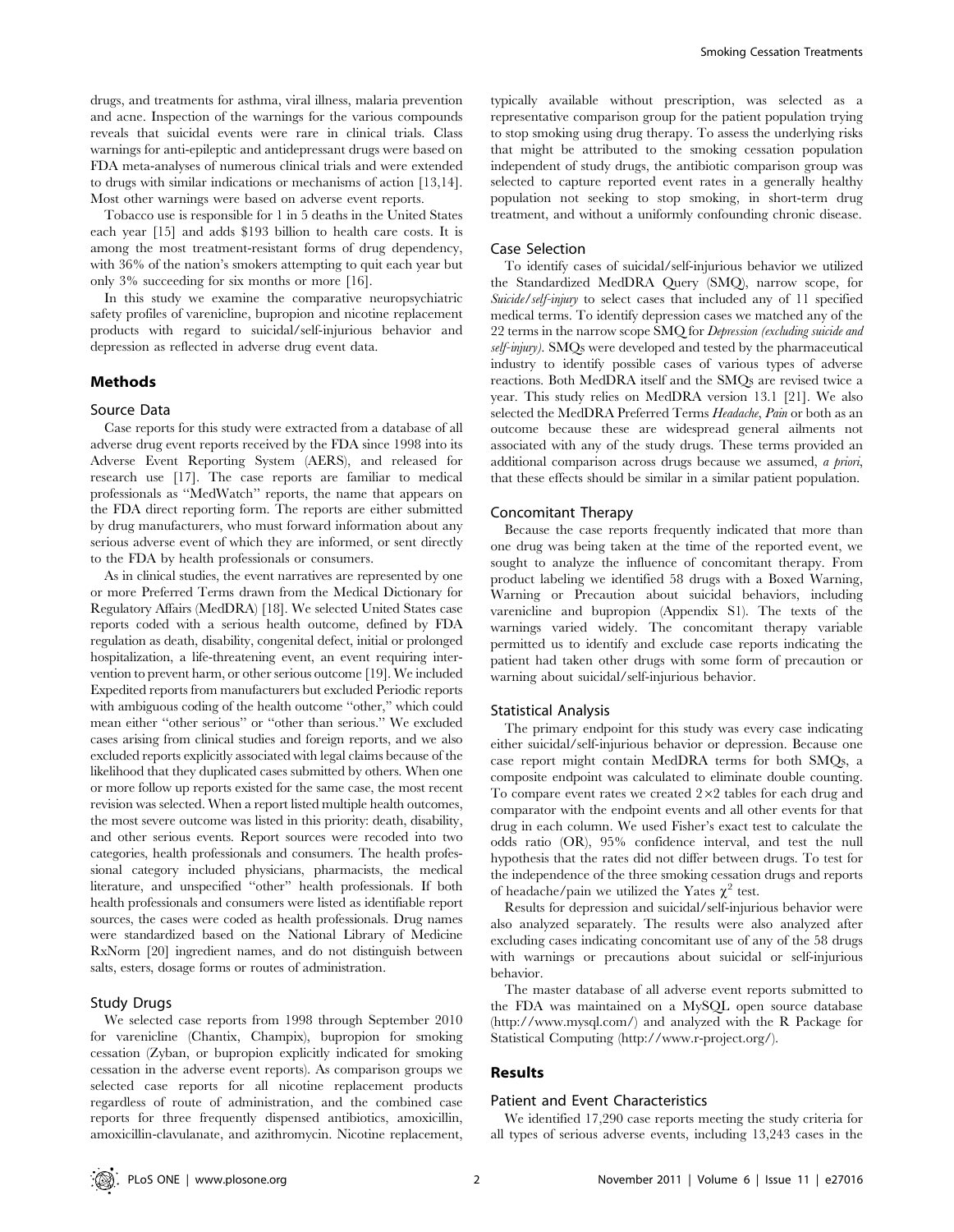smoking cessation population and 4,047 in the antibiotic comparison group. In the smoking cessation treatment population, 3,249/13,243 (25%) of the cases reflected either depression, suicidal/self-injurious behavior or both, compared to 48/4,047 (1%) of the cases in the antibiotic group. Table 1 shows the patient and case report characteristics overall for the three smoking cessation drugs and the antibiotic comparison group. While patient and case report characteristics overall were similar among all four groups, a few differences could be observed. As might be expected, antibiotics were used in a wider range of patient age than were the smoking cessation products, as indicated by a greater standard deviation in the mean age. Reporting sources were evenly divided between consumers and health professionals except for nicotine replacement products, for which 83% of case reports came from consumers.

The specific medical terms (MedDRA Preferred Terms) that resulted in the classification of a case in either of the two primary SMQs are shown in Table 2. For the suicidal/self-injurious behavior SMQ, suicidal ideation was the most frequent term, appearing in 1,255/2,045 (61%) of cases. However, completed suicide appeared in 298 cases (15%) and suicide attempt in another 388 cases (19%). For the depression SMQ the simple Preferred Term Depression appeared in 1,913/2,210 (87%) of selected cases. Among the smoking cessation drugs, the only marked difference in term frequency was that the varenicline cases were coded to a greater variety of different terms than were the bupropion and nicotine products.

### Endpoint Results

The odds ratio and 95% confidence intervals for the endpoints in this study are shown in Figures 1 and 2. Figure 1 shows the results compared to nicotine replacement. Varenicline showed disproportional risks, OR 8.4 (CI 6.8–10.4). The odds ratio for bupropion was smaller than for varenicline, but also elevated, OR 2.9 (CI 2.3–3.7). For varenicline compared to bupropion, the odds ratio was 2.9 (CI 2.5–3.4). The results were similar when depression and suicidal/self-injurious behavior were examined separately. Also, 954/3,249 (29%) of the composite endpoint cases

|                       | Varenicline<br>$(N = 9575)$<br>N (%) |        | <b>Bupropion</b><br>$(N = 1751)$<br>N (%) |        | <b>Nicotine</b> |              | <b>Antibiotics</b> |             |
|-----------------------|--------------------------------------|--------|-------------------------------------------|--------|-----------------|--------------|--------------------|-------------|
|                       |                                      |        |                                           |        |                 | $(N = 1917)$ | $(N = 4047)$       |             |
|                       |                                      |        |                                           |        | N(96)           |              | N (%)              |             |
| Female                | 5733                                 | (62.5) | 874                                       | (51.5) |                 | 1123 (60.9)  |                    | 2064 (51.0) |
| Age mean (SD),y       | 49                                   | (12.6) | 44                                        | (13.4) | 50              | (14.3)       | 50                 | (25.3)      |
| Report origin         |                                      |        |                                           |        |                 |              |                    |             |
| Direct to FDA         | 2206                                 | (23.0) | 199                                       | (11.4) | 115             | (6.0)        |                    | 1064 (26.3) |
| Mfr-Expedited         | 6717                                 | (70.2) | 1313                                      | (75.0) | 1757            | (91.7)       | 2813               | (69.5)      |
| Mfr-Periodic          | 652                                  | (6.8)  | 239                                       | (13.6) | 45              | (2.3)        | 170                | (4.2)       |
| <b>Report source</b>  |                                      |        |                                           |        |                 |              |                    |             |
| Health professional   | 3153                                 | (40.0) | 741                                       | (49.3) | 313             | (17.1)       | 1734               | (55.3)      |
| Consumer              | 4726                                 | (60.0) | 763                                       | (50.7) |                 | 1516 (82.9)  | 1403               | (44.7)      |
| <b>Health outcome</b> |                                      |        |                                           |        |                 |              |                    |             |
| Death, any cause      | 470                                  | (4.9)  | 140                                       | (8.0)  | 111             | (5.8)        | 318                | (7.9)       |
| <b>Disability</b>     | 244                                  | (2.5)  | 165                                       | (9.4)  | 41              | (2.1)        | 194                | (4.8)       |
| Other serious         | 8861                                 | (92.5) | 1446                                      | (82.6) | 1765            | (92.1)       | 3535               | (87.3)      |

doi:10.1371/journal.pone.0027016.t001

fell into both the depression and suicidal/self injurious behavior SMQs. As seen in Figure 2, the data show that compared to the antibiotic comparison group, the OR was elevated for all three smoking cessation treatments, although to different degrees: varenicline OR 36.6 (CI 27.5–48.9), bupropion OR 12.5 (CI 9.1–17.2); nicotine replacement products OR 4.3 (CI 3.1–6.2).

## Concomitant Therapy Drugs

We identified 58 drugs (including bupropion and varenicline) which currently have a Boxed Warning, Warning or Precaution about suicidal behaviors in the prescribing information. Overall, 3,068/17,290 (18%) of all cases included concomitant therapy with another drug with a suicide warning or precaution. The results when these cases were excluded are also shown in Figures 1 and 2. The statistics were similar to the primary endpoint, which did not exclude these cases.

## Headache and Pain

The headache and pain adverse event terms were selected because they are among the most frequent and widely reported, non-specific symptoms both with and without drug therapy, and not clearly associated with any of the study drugs. Headache or pain occurred in 1,032/13,243 (8%) of the smoking cessation cases, but the differences among the three drugs were not statistically significant  $(\chi^2 = 2.5; \ df = 2; \ p = 0.28)$ . However, headache and pain were reported more frequently for the smoking cessation treatment patients than for the antibiotic comparison group OR 1.95 (CI 1.7–2.3). While the difference is small, the result is plausible since nicotine withdrawal could cause these symptoms.

### Unadjusted Event Totals

Even though varenicline was marketed for approximately 4 years of the nearly 13-year study period, it accounted for a disproportionate share of the overall total serious adverse drug events reported in the smoking cessation population, 9,575/13,243 (72%). For the main outcome measure we identified 3,249 reported events of suicidal/self-injurious behavior or depression, 2,925 (90%) for varenicline, 229 (7%) for bupropion, and 95 (3%) for nicotine replacement. For completed suicides, varenicline was associated with 272/295 (92%) of smoking treatment cases, bupropion for 19 cases (6%) and nicotine products for 4 cases (1%). The results were similar for suicide attempts, with 323/381 (85%) of all reported suicide attempts for varenicline, 56 cases  $(15%)$  for bupropion, and 2 cases  $(<1%)$  for nicotine replacement products.

## **Discussion**

These data support three conclusions about suicidal/selfinjurious behavior and depression in smoking cessation treatment. First, the risks of these reported serious events were higher among nicotine replacement patients compared to a broader population prescribed commonly used antibiotics, suggesting higher risks in the smoking cessation treatment population employing pharmacological assistance. Second, bupropion has some additional excess reported risk when used for smoking cessation compared to the nicotine products. Finally, varenicline has markedly higher reported risk than any of the comparators, a risk that was not reduced regardless of the form of adjustment used. In addition, these findings were consistent with a simpler study using United Kingdom adverse event data [22] and a prospective cohort study in New Zealand [23]. Disproportionality analysis is a proven technique and is increasingly being used to detect associations in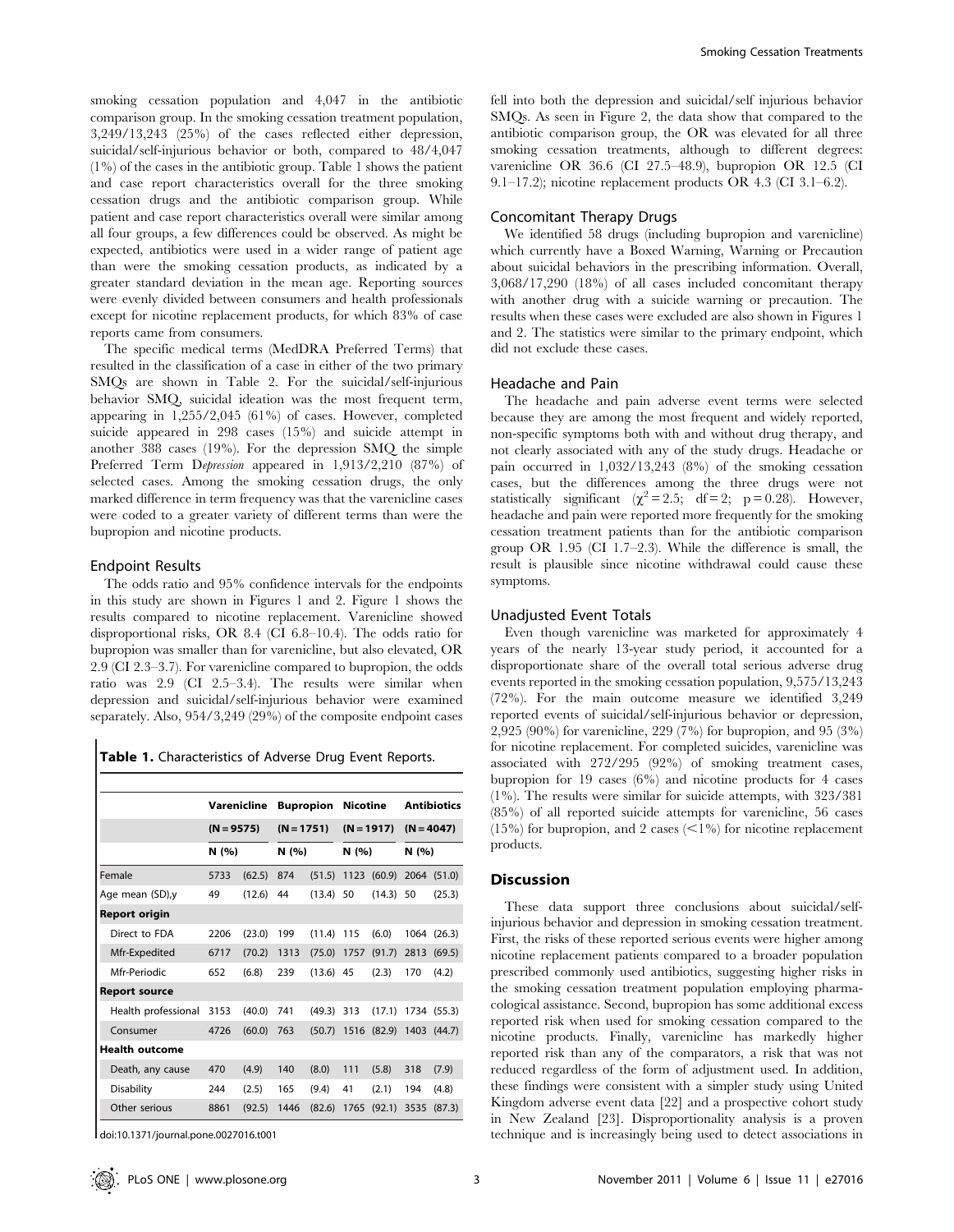Table 2. MedDRA terms in suicidal/self-Injurious behavior and depression SMQs.

#### SUICIDAL/SELF-INJURIOUS BEHAVIOR SMQ

| <b>MedDRA Term</b>                                           | <b>VARENICLINE</b> |        | <b>BUPROPION</b> |        | <b>NICOTINE</b> |        | <b>ANTIBIOTIC</b> |        |
|--------------------------------------------------------------|--------------------|--------|------------------|--------|-----------------|--------|-------------------|--------|
|                                                              | n (%)              |        | n (%)            |        | n (%)           |        | n (%)             |        |
| Completed suicide                                            | 272                | (15.0) | 19               | (12.3) | $\overline{4}$  | (8.0)  | $\mathsf{3}$      | (14.3) |
| Depression suicidal                                          | 10                 | (0.5)  | 3                | (1.9)  | $\pmb{0}$       | (0.0)  | $\mathbf{1}$      | (4.8)  |
| Intentional overdose                                         | 31                 | (1.7)  | 32               | (20.6) | 4               | (8.0)  | 8                 | (38.1) |
| Intentional self-injury                                      | 49                 | (2.7)  | $\overline{7}$   | (4.5)  | 1               | (2.0)  | $\mathbf{1}$      | (4.8)  |
| Multiple drug overdose intentional                           | $\mathbf{1}$       | (0.1)  | $\pmb{0}$        | (0.0)  | $\pmb{0}$       | (0.0)  | $\pmb{0}$         | (0.0)  |
| Poisoning deliberate                                         | 2                  | (0.1)  | $\mathbf{1}$     | (0.6)  | $\pmb{0}$       | (0.0)  | $\pmb{0}$         | (0.0)  |
| Self-injurious ideation                                      | 65                 | (3.6)  | $\mathsf{3}$     | (1.9)  | $\pmb{0}$       | (0.0)  | $\pmb{0}$         | (0.0)  |
| Self injurious behavior                                      | 45                 | (2.5)  | 0                | (0.0)  | $\pmb{0}$       | (0.0)  | 0                 | (0.0)  |
| Suicidal behavior                                            | 63                 | (3.5)  | $\mathbf{1}$     | (0.6)  | $\mathbf{1}$    | (2.0)  | $\pmb{0}$         | (0.0)  |
| Suicidal ideation                                            | 1135               | (62.4) | 73               | (47.1) | 40              | (80.0) | $\overline{7}$    | (33.3) |
| Suicide attempt                                              | 323                | (17.8) | 56               | (36.1) | $\overline{2}$  | (4.0)  | $\sqrt{ }$        | (33.3) |
| Total any term*                                              | 1819               |        | 155              |        | 50              |        | 21                |        |
| <b>DEPRESSION SMQ</b>                                        |                    |        |                  |        |                 |        |                   |        |
| <b>MedDRA Term</b>                                           | <b>VARENICLINE</b> |        | <b>BUPROPION</b> |        | <b>NICOTINE</b> |        | <b>ANTIBIOTIC</b> |        |
| Adjustment disorder with depressed mood                      | $\mathbf{1}$       | (0.1)  | $\mathbf{0}$     | (0.0)  | $\mathbf 0$     | (0.0)  | $\mathbf 0$       | (0.0)  |
| Adjustment disorder with mixed anxiety and<br>depressed mood | 1                  | (0.1)  | 0                | (0.0)  | 0               | (0.0)  | 0                 | (0.0)  |
| Anhedonia                                                    | 38                 | (1.9)  | $\overline{4}$   | (3.3)  | $\pmb{0}$       | (0.0)  | $\pmb{0}$         | (0.0)  |
| Decreased interest                                           | 33                 | (1.7)  | 3                | (2.5)  | 1               | (1.7)  | $\pmb{0}$         | (0.0)  |
| Depressed mood                                               | 180                | (9.0)  | 15               | (12.4) | 8               | (13.8) | $\mathbf 2$       | (6.5)  |
| Depression                                                   | 1735               | (86.8) | 102              | (84.3) | 47              | (81.0) | 29                | (93.5) |
| Depressive symptom                                           | 5                  | (0.3)  | $\mathbf{1}$     | (0.8)  | 0               | (0.0)  | $\pmb{0}$         | (0.0)  |
| Dysphoria                                                    | $\overline{7}$     | (0.4)  | 3                | (2.5)  | 0               | (0.0)  | 0                 | (0.0)  |
| Dysthymic disorder                                           | $\mathbf{1}$       | (0.1)  | $\mathbf{1}$     | (0.8)  | $\mathbf{1}$    | (1.7)  | $\pmb{0}$         | (0.0)  |
| Electroconvulsive therapy                                    | $\overline{2}$     | (0.1)  | 0                | (0.0)  | $\pmb{0}$       | (0.0)  | $\pmb{0}$         | (0.0)  |
| Feeling guilty                                               | 6                  | (0.3)  | $\pmb{0}$        | (0.0)  | 0               | (0.0)  | $\pmb{0}$         | (0.0)  |
| Feeling of despair                                           | 43                 | (2.2)  | 6                | (5.0)  | 3               | (5.2)  | 0                 | (0.0)  |
| Feelings of worthlessness                                    | 22                 | (1.1)  | $\mathbf{1}$     | (0.8)  | 0               | (0.0)  | $\pmb{0}$         | (0.0)  |
| Major depression                                             | 45                 | (2.3)  | $\mathbf{1}$     | (0.8)  | $\overline{2}$  | (3.4)  | 0                 | (0.0)  |
| Postpartum depression                                        | 1                  | (0.1)  | $\pmb{0}$        | (0.0)  | 0               | (0.0)  | $\pmb{0}$         | (0.0)  |
| Total any term*                                              | 2000               |        | 121              |        | 58              |        | 31                |        |

\*Totals do not add because more than 1 term could appear in a single case report.

doi:10.1371/journal.pone.0027016.t002

adverse event data that escape detection in clinical trials because of their rarity or uncertain event ascertainment [24–27]. While the full text narratives of individual case reports were not available for this study, the FDA safety analysis that led to the varenicline and bupropion Boxed Warnings summarized numerous credible individual case narratives of suicidal behavior occurring for the first time in persons with no previous psychiatric history [11].

## Adjusting for Possible Confounding Factors

This analysis seeks to adjust for the following confounding factors: 1) Since adverse event reporting rates might vary over time because of publicity or other factors, we included the entire time interval during which the study drugs had been available since 1998. 2) Because patient exposure varied and reporting rates might theoretically be different, we set the endpoint as the proportion of cases for each specific drug compared to all other serious reports for that same drug. 3) To consider the possibility that the endpoint events might actually be a risk of the underlying patient population we used nicotine replacement as a proxy for the smoking cessation population and compared it to a broader general population exposed to short-term treatment with antibiotics. 4) The evidence that this method identifies true differences between drugs for the primary endpoints is strengthened because the non-specific headache and pain endpoint showed, as expected, no differences among smoking cessation drugs. 5) To reduce possible bias in selection of specific endpoint terms for depression and suicide/self-injury, we utilized without change SMQs created by industry to identify possible cases. 6) We evaluated a possible effect of concomitant therapy by calculating the odds ratios with and without other drugs with existing suicidal behavior warnings and precautions. 7) The antibiotic treatment group, which is not associated with the endpoint, served as an additional check to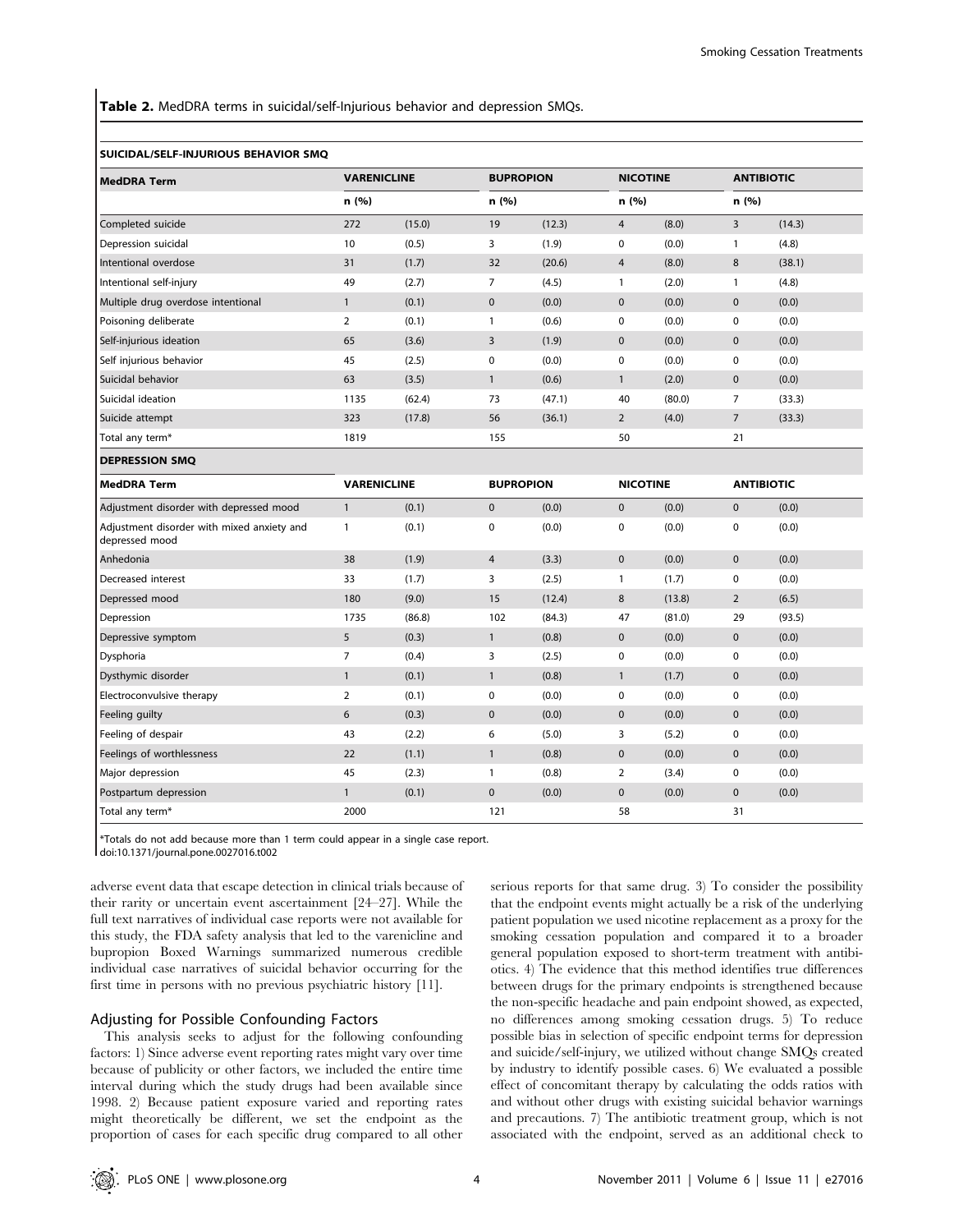|                                                                             |                     | <b>Treatment</b>      |                     |                   |                 |    |           |                                          |
|-----------------------------------------------------------------------------|---------------------|-----------------------|---------------------|-------------------|-----------------|----|-----------|------------------------------------------|
| <b>Compared to Nicotine</b>                                                 | <b>Events Total</b> |                       |                     |                   |                 |    | <b>OR</b> | 95%-CI                                   |
| Endpt = 1 Composite<br>Varenicline<br><b>Bupropion</b>                      |                     | 2925 9575<br>229 1751 |                     |                   |                 |    |           | 8.4 [6.8; 10.4]<br>2.9 [2.3; 3.7]        |
| Endpt = 2 Depression<br>Varenicline<br><b>Bupropion</b>                     | 121                 | 2000 9575<br>1751     |                     |                   |                 |    |           | 8.5 [6.5; 11.0]<br>$2.4$ [1.7; 3.3]      |
| Endpt = 3 Sui/self-injury<br>Varenicline<br>Bupropion                       |                     | 1819 9575<br>155 1751 |                     |                   |                 |    | 3.6       | 8.8 [6.6; 11.7]<br>[2.6; 5.0]            |
| $Endpt = 4$ Composite (excl other drugs)<br>Varenicline<br><b>Bupropion</b> |                     | 2254 7342<br>188 1585 |                     |                   |                 |    |           | 11.2 [8.6; 14.6]<br>$3.4$ [ $2.5$ ; 4.6] |
|                                                                             |                     |                       | $\overline{2}$<br>1 | 5                 | 10 <sup>°</sup> | 15 |           |                                          |
|                                                                             |                     |                       |                     | <b>Odds Ratio</b> |                 |    |           |                                          |

#### Figure 1. Varenicline, bupriopion versus nicotine replacement. doi:10.1371/journal.pone.0027016.g001

account for the possibility that any available drug might be taken randomly in overdose in some suicide attempts. While these adjustments substantially improve the precision of the estimates, the character of adverse event data does not permit comparison groups that are similar to the treatment groups in most identifiable characteristics, as can be achieved in some epidemiological studies and randomized controlled trials.

#### Clinical and Epidemiological Studies

Increased risk of suicidal/self-injurious behavior was generally not established in clinical trials of varenicline, according to FDA reviews [11,28] and the sponsor's meta-analysis [29]. However, the meta-analysis reported an increased rate of overall psychiatric side effects when sleep disorders were included, and higher but not

statistically significant incidence of depressed mood disorders. Several reasons may explain why suicidal/self-injurious behavior was not apparent in clinical trials prior to approval. The trials were powered to measure efficacy, not less frequent adverse events. Suicidal/self-injurious behaviors are a relatively rare event, with statistically significant excesses of events rarely reported in individual clinical trials for any approved drug. Patient exposure in Phase II/III trials for varenicline was relatively small  $(n = 3,940)$ , and even smaller at the recommended dose  $(n = 1,070)$ . The FDA suicidal behavior warnings for antidepressant and anti-epileptic drugs were derived from systematic pooled analyses combining the results of large numbers of clinical trials. Even these large pooled trials had few documented events, and in addition may have underestimated actual risks because few clinical

| <b>Compared to Antibiotics</b>         | <b>Events Total</b> | <b>Treatment</b> | <b>OR</b><br>95%-CI                           |
|----------------------------------------|---------------------|------------------|-----------------------------------------------|
| Endpt = 1 Composite                    |                     |                  |                                               |
| Varenicline                            |                     | 2925 9575        | 36.6 [27.5; 48.9]                             |
| <b>Bupropion</b>                       |                     | 229 1751         | 12.5 [9.1; 17.2]                              |
| Nicotine                               |                     | 95 1917          | [3.1; 6.2]<br>4.3                             |
|                                        |                     |                  |                                               |
| Endpt = 2 Depression                   |                     |                  |                                               |
| Varenicline                            |                     | 2000 9575        | 34.2 [23.9; 48.9]                             |
| <b>Bupropion</b>                       | 121                 | 1751             | 9.6<br>[6.5; 14.3]                            |
| Nicotine                               |                     | 58 1917          | [2.6; 6.3]<br>4.0                             |
|                                        |                     |                  |                                               |
| Endpt = 3 Sui/self-injury              |                     |                  |                                               |
| Varenicline                            |                     | 1819 9575        | [29.2; 69.2]<br>45.0                          |
| <b>Bupropion</b>                       |                     | 155 1751         | 18.6 [11.8; 29.5]                             |
| Nicotine                               |                     | 50 1917          | 5.1<br>[3.1; 8.6]                             |
|                                        |                     |                  |                                               |
| Endpt = 4 Composite (excl other drugs) |                     |                  |                                               |
| Varenicline                            |                     | 2254 7342        | [30.3; 57.4]<br>41.7                          |
| <b>Bupropion</b>                       |                     | 188 1585         | 12.7 [8.9; 18.0]                              |
| Nicotine                               | 60                  | 1582             | [2.5; 5.6]<br>3.7                             |
|                                        |                     |                  |                                               |
|                                        |                     |                  |                                               |
|                                        |                     |                  | 5<br>$\overline{2}$<br>20 30 50 70<br>1<br>10 |
|                                        |                     |                  | Odds Ratio                                    |

# Figure 2. Varenicline, bupropion versus 3 antibiotics.

doi:10.1371/journal.pone.0027016.g002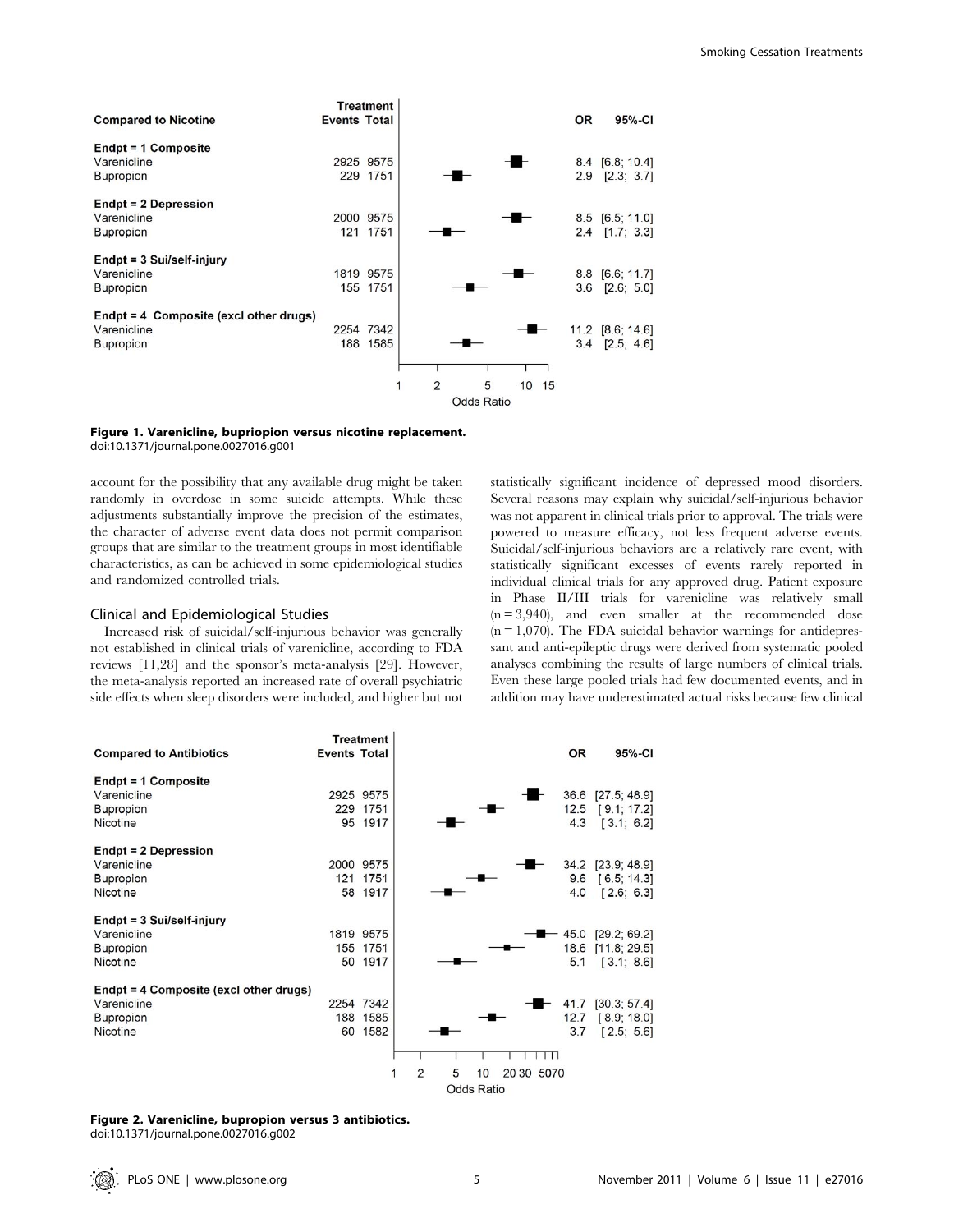trials used a systematic side effects checklist, relying instead on spontaneously volunteered patient reports at study clinic visits. The FDA concluded in 2008 that the pre-approval varenicline clinical trial data alone were not capable of adequately addressing the issue of suicidal/self-injurious behavior [11]. A medical records database study in the United Kingdom also reported finding no association [30]. However, it was limited by weak event ascertainment, and contradicted by the strong signal observed in that country's adverse event reporting system [22] and by a cohort study in New Zealand [23].

#### Limitations of the Study

Submission of a case report does not in itself prove that the suspect drug caused the event observed. In addition, it was not possible to evaluate each individual case report according to any of the commonly employed tools to assess issues such as time of onset, possible alternative causes, effects of discontinuation, rechallenge, and report quality. On the other hand, the total number of cases was large, sustained over substantial periods of time, and found in both direct-to-FDA and manufacturer reports. While these data provide statistically significant evidence of an association between varenicline and the study endpoints, it would take a different study design with an appropriate denominator of users to estimate the incidence of these adverse effects. In this study we used nicotine replacement patients as representative of the population seeking to quit smoking with pharmacological assistance. However, we cannot exclude the possibility that nicotine replacement might slightly increase or decrease the risk of reported suicidal/selfinjurious behavior or depression. Previous nicotine studies [31] and the relatively small number of reported events compared to the nearly universal availability of these OTC nicotine products suggest that the drug effects, if any, are small. The number of adverse event cases for bupropion was likely undercounted because information about the indication for treatment was missing for many adverse event reports and this study selected only cases with specific information that bupropion was prescribed for smoking cessation. The risks for varenicline were understated in these data because the drug was only marketed for approximately 4 years of the nearly 13-year study period, and because of the possibility that manufacturer coding problems may have led to an undercount [32]. In addition, while reporting rates for these side effects are not known, only a small fraction of adverse events that occur are reported in a voluntary system.

### Treatment Efficacy

The efficacy of the three major pharmacological interventions for smoking cessation has been studied in numerous randomized clinical trials [33,34]. One analysis focusing on longer-term outcomes reported odds ratios compared to placebo ranging from 1.7 for nicotine gum to 2.4 for varenicline [33]. Retrospective studies of successful quitters often favor self quitters or cold turkey approaches [35]. The FDA evaluation of the varenicline trials showed that the drug had superior quit rates at 12 weeks; but by 52 weeks a large majority in all groups had resumed smoking—only approximately 25–27% of varenicline patients had remained largely abstinent compared to 17–19% of bupropion patients and 9–12% of the placebo group [36]. The only published trial comparing varenicline to nicotine patches found no statistically significant difference in reported 7-day abstinence at 52 weeks [37].

## Other Safety Concerns

While suicidal/self-injurious behavior and depression appear to be prominent side effects of varenicline, they are by no means the

only safety issues. Varenicline has been associated with aggression and violence in three studies [25,27,38] and carries a warning about this behavior. Its effect on vision, cognition, and motor control and other risks have led to its being banned for airline pilots, air controllers, military pilots and missile crews, and restricted for truck drivers [39]. Varenicline is also associated with an increase in the risk of serious cardiovascular events [40]. In addition, it is associated with hypersensitivity, angioedema and potentially life-threatening severe cutaneous adverse events [2].

## Unanswered Questions

While a growing body of research from multiple sources establishes that varenicline substantially increases the risk of psychiatric side effects, it remains uncertain how frequently these events occur. Estimating incidence rates would require a large cohort, a validated psychiatric symptoms checklist, and sufficient power over one year to detect event rates that may be as low as 1 or 2 per 1,000 but could be more than 1 in 100. The same study could also assess cardiovascular, accident, and other known risks. Even better incidence estimates will not address the value judgment of how to weigh the possible benefits of 52 weeks of smoking abstinence for 1 or 2 out of every 10 patients treated against the risk of less frequent adverse events such as violent and suicidal behavior that can have immediate, catastrophic and irreversible effects on self, family, and career. In the meantime, safer alternatives now exist and should be preferred.

#### Clinical and Regulatory Implications

The overall safety profile of varenicline makes it unsuitable for first-line use in smoking cessation. We agree with the recommendation of the U.S. Veterans Administration (VA) [41] that varenicline should be prescribed only after failure of nicotine replacement, bupropion, or a combination. The VA also recommends a mental status examination to assess risk of suicidal or violent behavior prior to prescribing varenicline. In addition, varenicline should not be prescribed for sensitive occupations such as airline pilots, air controllers, active duty military, police officers, truck and bus drivers, and emergency medical workers. Also, the FDA should consider revising the suicidal behavior and depression language in the Boxed Warning and Highlights of Prescribing Information to state clearly that the risks of suicidal behavior and depression are higher with varenicline than with other smoking cessation treatments.

In conclusion, varenicline shows a substantial, statistically significant increased risk of reported depression and suicidal/selfinjurious behavior. The excess risk persisted even after adjusting for numbers of patients exposed, for the possibility of different reporting rates, and for concomitant therapy. Bupropion for smoking cessation had increased risks but less so than for varenicline. The findings for varenicline, combined with other problems with its safety profile, render it unsuitable for first-line use in smoking cessation.

## Supporting Information

Appendix S1 Drugs with Suicidal Behavior Warnings. (DOC)

## Author Contributions

Conceived and designed the experiments: TJM CDF JG JTM SS. Performed the experiments: TJM. Analyzed the data: TJM SS JG CDF JTM. Wrote the paper: TJM. Significant critical input: JTM JG SS CDF.